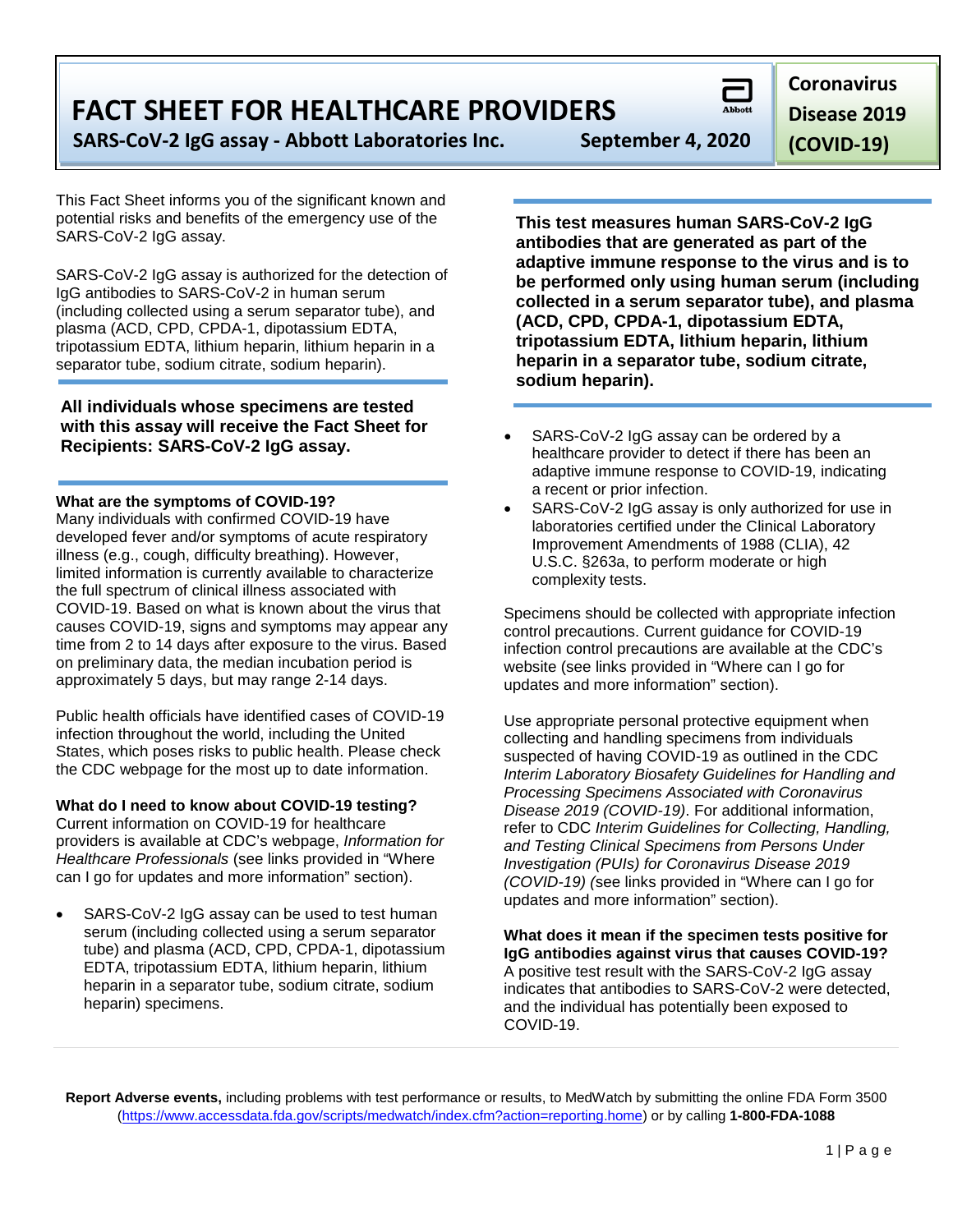2 | Page

### **FACT SHEET FOR HEALTHCARE PROVIDERS**

**SARS-CoV-2 IgG assay - Abbott Laboratories Inc. September 4, 2020**

IgG antibodies are generally detectable in blood several days after initial infection, although the duration of time antibodies are present post infection is not well characterized. Individuals may have detectable virus present for several weeks following seroconversion.

When IgG antibodies are present it often indicates a past infection but does not exclude recently infected individuals who are still contagious. It is unknown how long IgG antibodies to SARS-CoV-2 will remain present in the body after infection and if they confer immunity to infection.

A positive result for IgG may not mean that an individual's current or past symptoms were due to COVID-19 infection. **Due to the risk of false positive results, confirmation of positive results should be considered – using a second, different antibody assay that detects the same type of antibodies.** Laboratory test results should always be considered in the context of clinical observations and epidemiological data in making a final diagnosis and patient management decisions.

The SARS-CoV-2 IgG assay has been designed to minimize the likelihood of false positive test results. However, in the event of a false positive result, risks to individuals could include the following: risk of infection by exposure to persons with active COVID-19. If a recent infection is suspected a false positive result may lead to a recommendation for isolation of the individual, monitoring of household or other close contacts for symptoms, isolation that might limit contact with family or friends and may increase contact with other potentially COVID-19-infected individuals, limits in the ability to work, or other unintended adverse effects.

All laboratories using this test must follow standard confirmatory testing and reporting guidelines according to their appropriate public health authorities.

#### **What does it mean if the specimen tests negative for IgG antibodies against virus that causes COVID-19?** A negative test result with this test means that SARS-CoV-2 specific antibodies were not present in the specimen above the limit of detection. However, a

negative result does not rule out COVID-19 and should not be used as the sole basis for treatment, patient management decisions, or to rule out active infection.

Individuals tested early after infection may not have detectable IgG antibody despite active infection; in addition, not all individuals will develop a detectable IgG response to SARS-CoV-2 infection. The absolute sensitivity of the SARS-CoV-2 IgG assay is unknown.

When testing is negative, the possibility of a false negative result should be considered in the context of an individual's recent exposures and the presence of clinical signs and symptoms consistent with COVID-19. The possibility of a false negative result should especially be considered if the individual's recent exposure or clinical presentation indicate that COVID- 19 is likely and diagnostic tests for other causes of illness (e.g., other respiratory illness) are negative. Direct testing for virus (e.g., PCR testing) should always be performed in any individual suspected of COVID-19, regardless of the SARS-CoV-2 IgG assay result.

Risks to an individual of a false negative result include: restriction of activities deemed acceptable for individuals with evidence of an IgG response to SARS-CoV-2, or other unintended adverse events.

#### **What is an EUA?**

**Report Adverse events,** including problems with test performance or results, to MedWatch by submitting the online FDA Form 3500 [\(https://www.accessdata.fda.gov/scripts/medwatch/index.cfm?action=reporting.home\)](https://www.accessdata.fda.gov/scripts/medwatch/index.cfm?action=reporting.home) or by calling **1-800-FDA-1088**

The United States FDA has made this test available under an emergency access mechanism called an Emergency Use Authorization (EUA). The EUA is supported by the Secretary of Health and Human Service's (HHS's) declaration that circumstances exist to justify the emergency use of in vitro diagnostics (IVDs) for the detection and/or diagnosis of the virus that causes COVID-19.

An IVD made available under an EUA has not undergone the same type of review as an FDA-approved or cleared IVD. FDA may issue an EUA when certain criteria are met, which includes that there are no adequate, approved, available alternatives, and based on the totality of scientific evidence available, it is reasonable to believe that this IVD may be effective in the detection of IgG antibodies to the virus that causes COVID-19.

**Disease 2019 (COVID-19)**



# **Coronavirus**